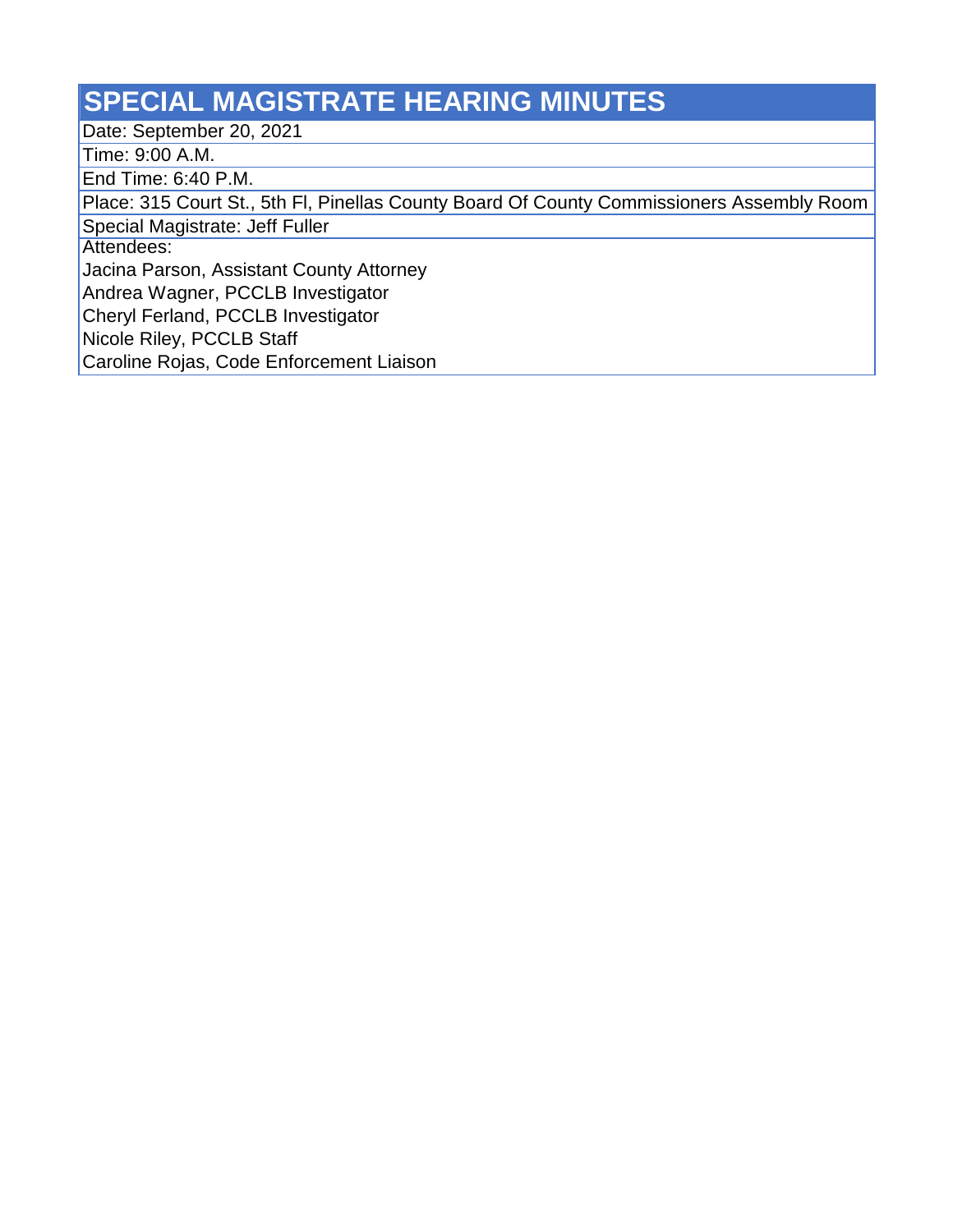| <b>Contested</b><br>Case # | <b>Presented</b><br>by | PCCLB vs.                 | <b>Attorney</b> | Witness(es)                 | <b>Verdict</b>   | <b>Fine</b> |
|----------------------------|------------------------|---------------------------|-----------------|-----------------------------|------------------|-------------|
| C21-450                    | AW                     | <b>ROBERT JOHN HARRIS</b> |                 |                             | NOLLE PROSEQUI   |             |
| C21-1054                   | $\mathsf{C}\mathsf{F}$ | <b>ROBERT J. MOORE</b>    |                 |                             | <b>DISMISSED</b> |             |
| C21-1120                   | $\mathsf{C}\mathsf{F}$ | ROBERT MOORE              |                 |                             | <b>DISMISSED</b> |             |
| C21-1094                   | $\mathsf{C}\mathsf{F}$ | <b>EMMA GRECO</b>         |                 |                             | NOLLE PROSEQUI   |             |
| C21-1095                   | $\mathsf{C}\mathsf{F}$ | <b>EMMA GRECO</b>         |                 | <b>FRANK GRECO</b>          | <b>GUILTY</b>    | \$540.95    |
| C21-1096                   | $\mathsf{C}\mathsf{F}$ | JOSEPH W. NASTASI         |                 |                             | <b>GUILTY</b>    | \$540.95    |
| C21-1097                   | $\mathsf{CF}$          | JOSEPH W. NASTASI         |                 |                             | NOLLE PROSEQUI   |             |
| C21-512                    | AW                     | CHAUNTEL D. GARDNER       |                 |                             | <b>GUILTY</b>    | \$527.67    |
| C21-513                    | AW                     | CHAUNTEL D. GARDNER       |                 |                             | <b>GUILTY</b>    | \$527.68    |
| C21-1146                   | $\mathsf{C}\mathsf{F}$ | DANIEL E. HOPSON          |                 | JOANN PACKTOR-via telephone | <b>DISMISSED</b> |             |
| C21-1147                   | $\mathsf{C}\mathsf{F}$ | DANIEL E. HOPSON          |                 | JOANN PACKTOR-via telephone | <b>DISMISSED</b> |             |